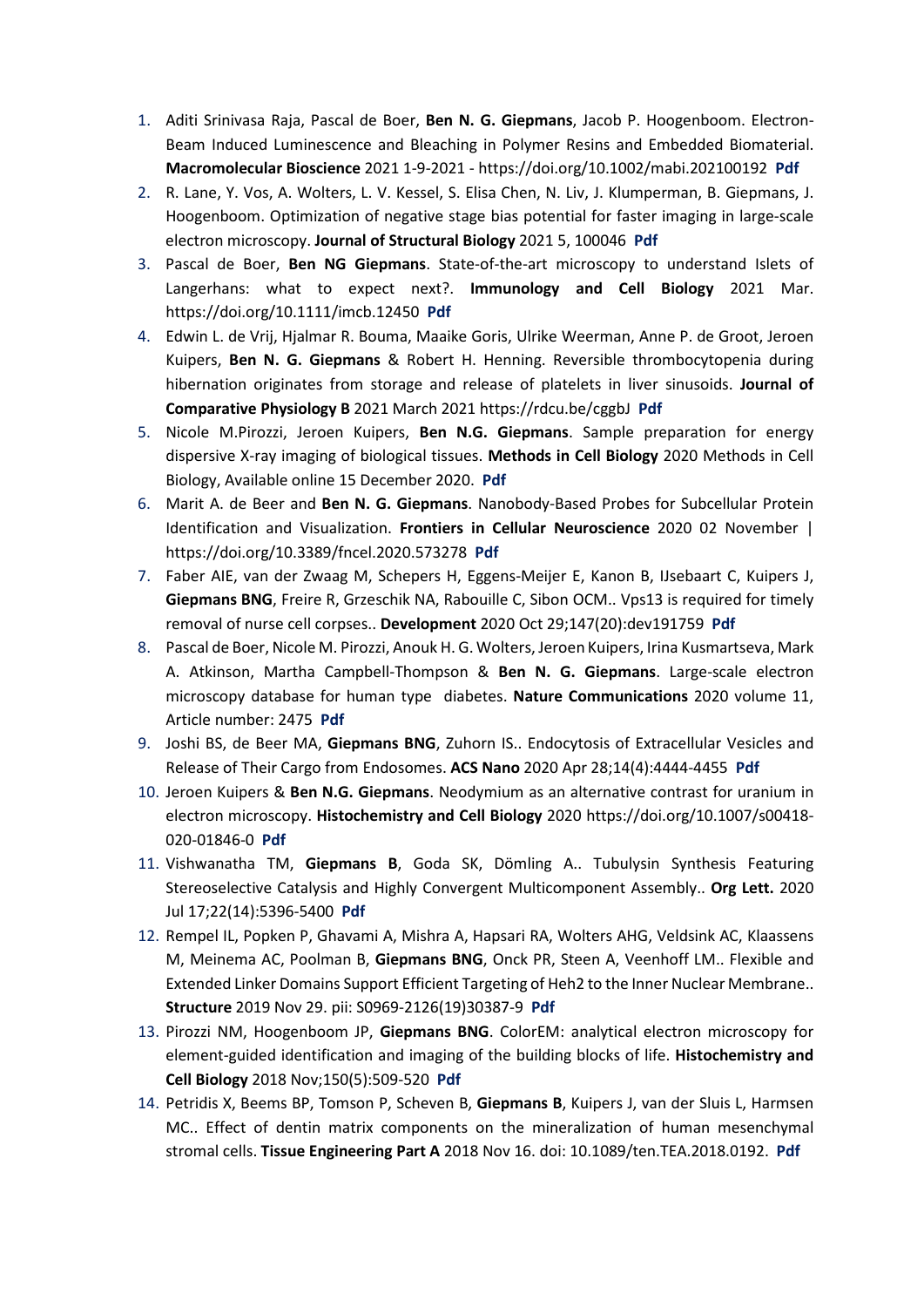- 15. Marit A. de Beer, Jeroen Kuipers, Paul M. P. van Bergen en Henegouwen, **Ben N. G. Giepmans**. A small protein probe for correlated microscopy of endogenous proteins. **Histochemistry and Cell Biology** 2018 Mar;149(3):261-268. **[Pdf](https://link.springer.com/content/pdf/10.1007%2Fs00418-018-1632-6.pdf)**
- 16. Hoes MF, Grote Beverborg N, Kijlstra JD, Kuipers J, Swinkels DW, **Giepmans BNG**, Rodenburg RJ, van Veldhuisen DJ, de Boer RA, van der Meer P.. Iron deficiency impairs contractility of human cardiomyocytes through decreased mitochondrial function. **European Journal of Heart Failure** 2018 Feb 27. doi: 10.1002/ejhf.1154 **[Pdf](https://www.ncbi.nlm.nih.gov/pubmed/29484788)**
- 17. Grudniewska M, Mouton S, Grelling M, Wolters AHG, Kuipers J, **Giepmans BNG**, Berezikov E.. A novel flatworm-specific gene implicated in reproduction in Macrostomum lignano.. **Scientific Reports** 2018 Feb 16;8(1):3192 **[Pdf](https://www.nature.com/articles/s41598-018-21107-4)**
- 18. Toshio Ando, …. Ben N G Giepmans, … and Giovanni Zifarell. The correlative microscopy techniques roadmap. **Journal of Physics D: Applied Physics** 2018 51, 443001 **[Pdf](http://iopscience.iop.org/article/10.1088/1361-6463/aad055/pdf)**
- 19. Campbell-Thompson ML, Atkinson MA, Butler AE, **Giepmans B**N, von Herrath MG, Hyöty H, Kay TW, Morgan NG, Powers AC, Pugliese A, Richardson SJ, In't Veld PA. Re-addressing the 2013 consensus guidelines for the diagnosis of insulitis in human type 1 diabetes: is change necessary?. **Diabetologia** 2017 Apr;60(4):753-755 **[Pdf](https://link.springer.com/article/10.1007%2Fs00125-016-4195-x)**
- 20. Hoffmann RF, Moshkin YM, Mouton S, Grzeschik NA, Kalicharan RD, Kuipers J, Wolters AH, Nishida K, Romashchenko AV, Postberg J, Lipps H, Berezikov E, Sibon OC, **Giepmans B**N, Lansdorp PM.. Guanine quadruplex structures localize to heterochromatin.. **Nucleic Acids Research** 2017 Apr 25. doi: 10.1093/nar/gkx301. [Epub ahead of print] **[Pdf](https://academic.oup.com/nar/article-lookup/doi/10.1093/nar/gkx301)**
- 21. Hemelaar SR, de Boer P, Chipaux M, Zuidema W, Hamoh T, Martinez FP, Nagl A, Hoogenboom JP, **Giepmans B**N, Schirhagl R. Nanodiamonds as multi-purpose labels for microscopy.. **Scientific Reports** 2017 Apr 7;7(1):720 **[Pdf](http://www.nature.com/articles/s41598-017-00797-2.epdf)**
- 22. Scotuzzi M, Kuipers J, Wensveen DI, de Boer P, Hagen KC, Hoogenboom JP, **Giepmans B**N.. Multi-color electron microscopy by element-guided identification of cells, organelles and molecules.. **Scientific Reports** 2017 Apr 7;7:45970 **[Pdf](http://readcube.com/view/10.1038/srep45970)**
- 23. Kirschbaum M, Jenne CN, Veldhuis ZJ, Sjollema KA, Lenting PJ, **Giepmans B**N, Porte RJ, Kubes P, Denis CV, Lisman T.. Transient von Willebrand factor-mediated platelet influx stimulates liver regeneration after partial hepatectomy in mice.. **Liver International** 2017 Feb 8. doi: 10.1111/liv.13386 **[Pdf](http://onlinelibrary.wiley.com/doi/10.1111/liv.13386/epdf)**
- 24. Sokol E, Nijenhuis M, Sjollema KA, Jonkman MF, Pas HH, **Giepmans B**N. Particle Bombardment of Ex Vivo Skin to Deliver DNA and Express Proteins.. **Methods in Molecular Biology** 2017 1559:107-118. **[Pdf](https://link.springer.com/protocol/10.1007%2F978-1-4939-6786-5_9)**
- 25. Mathijs W. H. Garming, I. Gerward C. Weppelman, Pascal de Boer, Felipe Perona Martínez, Romana Schirhagl, Jacob P. Hoogenboom and Robert J. Moerland. Nanoparticle discrimination based on wavelength and lifetime-multiplexed cathodoluminescence microscopy. **Nanoscale** 2017 9, 12727–12734 **[Pdf](http://pubs.rsc.org/en/content/articlepdf/2017/nr/c7nr00927e)**
- 26. Matas-Rico E, van Veen M, Leyton-Puig D, van den Berg J, Koster J, Kedziora KM, Molenaar B, Weerts MJ, de Rink I, Medema RH, **Giepmans B**N, Perrakis A, Jalink K, Versteeg R, Moolenaar WH.. Glycerophosphodiesterase GDE2 Promotes Neuroblastoma Differentiation through Glypican Release and Is a Marker of Clinical Outcome.. **Cancer Cell** 2016 Dec 12;30(6):986. **[Pdf](https://www.ncbi.nlm.nih.gov/pubmed/27960089)**
- 27. Adams SR, Mackey MR, Ramachandra R, Palida Lemieux SF, Steinbach P, Bushong EA, Butko MT, **Giepmans B**N, Ellisman MH, Tsien RY. Multicolor Electron Microscopy for Simultaneous Visualization of Multiple Molecular Species.. **Cell Chemical Biology** 2016 Nov 17;23(11):1417- 1427 **[Pdf](http://www.sciencedirect.com/science/article/pii/S2451945616303579?via%3Dihub)**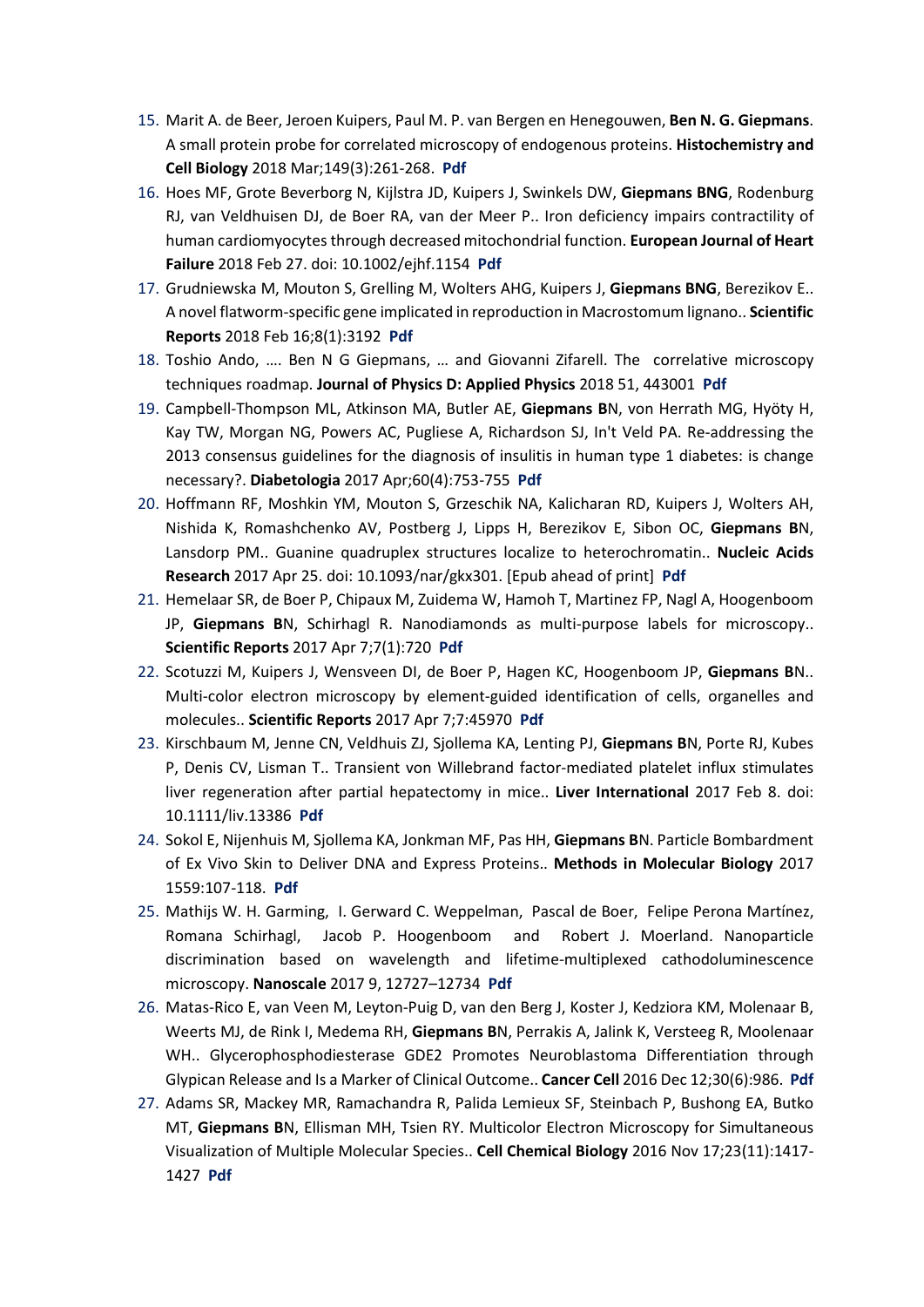- 28. Matas-Rico E, van Veen M, Leyton-Puig D, van den Berg J, Koster J, Kedziora KM, Molenaar B, Weerts MJ, de Rink I, Medema RH, **Giepmans B**N, Perrakis A, Jalink K, Versteeg R, Moolenaar WH.. Glycerophosphodiesterase GDE2 Promotes Neuroblastoma Differentiation through Glypican Release and Is a Marker of Clinical Outcome.. **Cancer Cell** 2016 Oct 10;30(4):548-562. **[Pdf](http://ac.els-cdn.com/S1535610816304019/1-s2.0-S1535610816304019-main.pdf?_tid=2edd3e7e-8735-11e7-8d5d-00000aacb35f&acdnat=1503404994_98a85c45a4445945270fdf09ec70c9f0)**
- 29. Hodik M, Skog O, Lukinius A, Isaza-Correa JM, Kuipers J, **Giepmans B**N, Frisk G.. Enterovirus infection of human islets of Langerhans affects β-cell function resulting in disintegrated islets, decreased glucose stimulated insulin secretion and loss of Golgi structure.. **BMJ Open Diabetes Research & Care** 2016 Aug 10;4(1):e000179. **[Pdf](https://www.ncbi.nlm.nih.gov/pubmed/27547409)**
- 30. Hoffmann RF, Moshkin YM, Mouton S, Grzeschik NA, Kalicharan RD, Kuipers J, Wolters AH, Nishida K, Romashchenko AV, Postberg J, Lipps H, Berezikov E, Sibon OC, **Giepmans B**N, Lansdorp PM.. Guanine quadruplex structures localize to heterochromatin.. **Nucleic Acids Research** 2016 Jan 8;44(1):152-63. **[Pdf](https://www.ncbi.nlm.nih.gov/pubmed/26384414)**
- 31. Sokol E, Kramer D, Diercks GF, Kuipers J, Jonkman MF, Pas HH, **Giepmans B**N.. Large-Scale Electron Microscopy Maps of Patient Skin and Mucosa Provide Insight into Pathogenesis of Blistering Diseases.. **Journal of Investigative Dermatology** 2016 Jul;135(7):1763-70. **[Pdf](https://www.ncbi.nlm.nih.gov/pubmed/25789704)**
- 32. Op den Dries S, Karimian N, Westerkamp AC, Sutton ME, Kuipers M, Wiersema-Buist J, Ottens PJ, Kuipers J, **Giepmans B**N, Leuvenink HG, Lisman T, Porte RJ.. Normothermic machine perfusion reduces bile duct injury and improves biliary epithelial function in rat donor livers.. **Liver Transplantation** 2016 Jul;22(7):994-1005. **[Pdf](http://onlinelibrary.wiley.com/doi/10.1002/lt.24436/epdf)**
- 33. Thiruvalluvan A, Czepiel M, Kap YA, Mantingh-Otter I, Vainchtein I, Kuipers J, Bijlard M, Baron W,**Giepmans B**, Brück W, 't Hart BA, Boddeke E, Copray S.. Survival and Functionality of Human Induced Pluripotent Stem Cell-Derived Oligodendrocytes in a Nonhuman Primate Model for Multiple Sclerosis.. **Stem Cells Translational Medicine** 2016 Jul 11. pii: sctm.2016-0024. [Epub ahead of print] **[Pdf](https://www.ncbi.nlm.nih.gov/pubmed/27400790)**
- 34. Smink AM, de Haan BJ, Paredes-Juarez GA, Wolters AH, Kuipers J, **Giepmans B**N, Schwab L, Engelse MA, van Apeldoorn AA, de Koning E, Faas MM, de Vos P.. Selection of polymers for application in scaffolds applicable for human pancreatic islet transplantation.. **Bioscience Reports** 2016 May 13;11(3):035006. **[Pdf](http://iopscience.iop.org/article/10.1088/1748-6041/11/3/035006/meta)**
- 35. Kuipers J, Kalicharan RD, Wolters AH, van Ham TJ, **Giepmans B**N.. Large-scale Scanning Transmission Electron Microscopy (Nanotomy) of Healthy and Injured Zebrafish Brain.. **Journal of Visualized Experiments** 2016 May 25;(111). **[Pdf](https://www.jove.com/video/53635/large-scale-scanning-transmission-electron-microscopy-nanotomy)**
- 36. Overeem AW, Posovszky C, Rings EH, **Giepmans B**N, van IJzendoorn SC.. The role of enterocyte defects in the pathogenesis of congenital diarrheal disorders.. **Disease models & mechanisms** 2016 Jan;9(1):1-12. Review. **[Pdf](https://www.ncbi.nlm.nih.gov/pubmed/26747865)**
- 37. de Vos P, Smink AM, Paredes G, Lakey JR, Kuipers J, **Giepmans B**N, de Haan BJ, Faas MM.. Enzymes for Pancreatic Islet Isolation Impact Chemokine-Production and Polarization of Insulin-Producing β-Cells with Reduced Functional Survival of Immunoisolated Rat Islet-Allografts as a Consequence.. **PLoS One** 2016 Jan 29;11(1):e0147992. **[Pdf](https://www.ncbi.nlm.nih.gov/pubmed/26824526)**
- 38. Maimets M, Rocchi C, Bron R, Pringle S, Kuipers J, **Giepmans B**N, Vries RG, Clevers H, de Haan G, van Os R, Coppes RP.. Long-Term In Vitro Expansion of Salivary Gland Stem Cells Driven by Wnt Signals.. **Stem Cell Reports** 2016 Jan 12;6(1):150-62. **[Pdf](https://www.ncbi.nlm.nih.gov/pubmed/26724906)**
- 39. Kuipers J, de Boer P, **Giepmans B**N.. Scanning EM of non-heavy metal stained biosamples: Large-field of view, high contrast and highly efficient immunolabeling.. **Experimental Cell Research.** 2015 Oct 1;337(2):202-7. Review. **[Pdf](https://www.ncbi.nlm.nih.gov/pubmed/26272543)**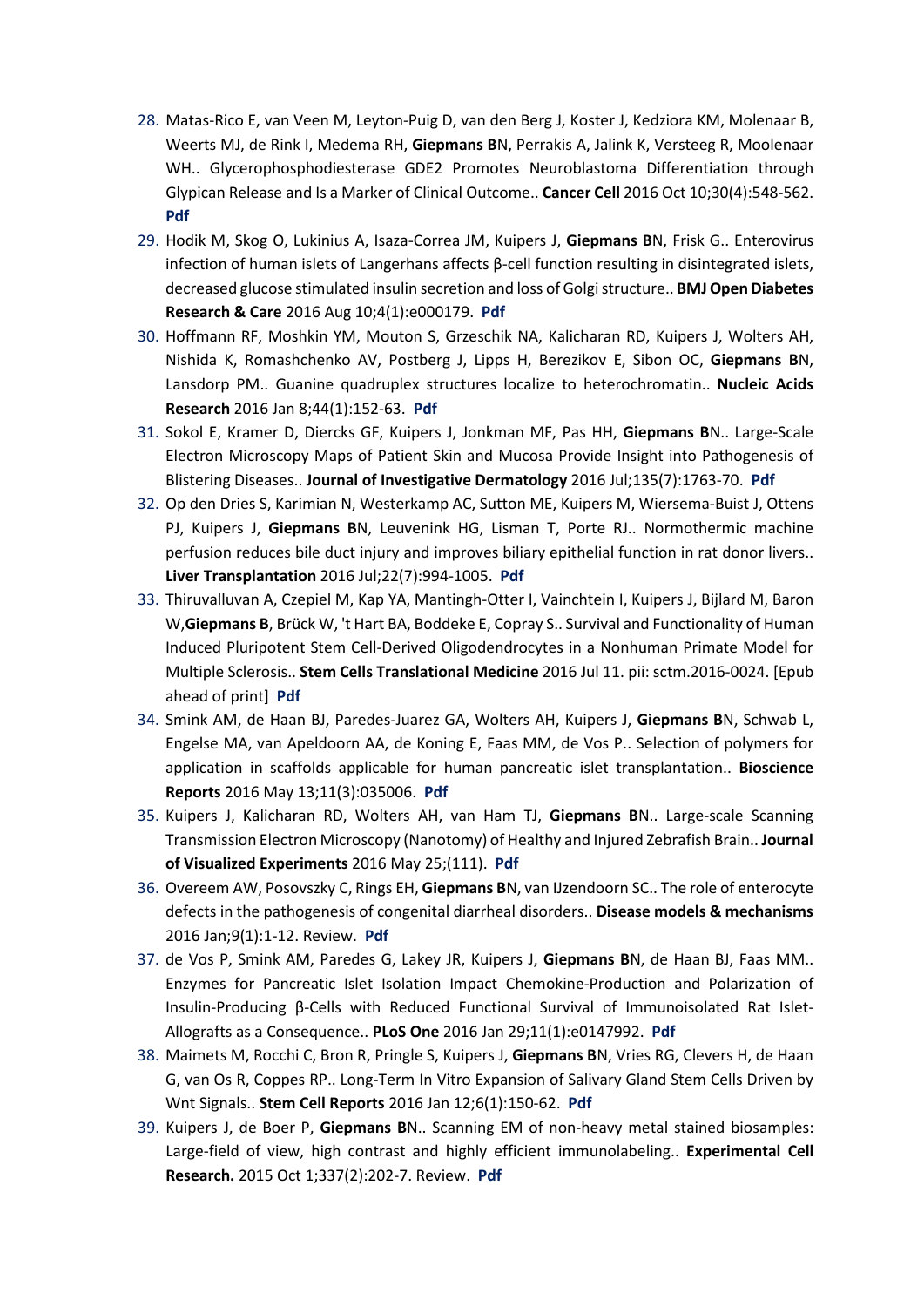- 40. Kirschbaum M, Karimian G, Adelmeijer J, **Giepmans B**N, Porte RJ, Lisman T.. Horizontal RNA transfer mediates platelet-induced hepatocyte proliferation.. **Blood** 2015 Aug 6;126(6):798- 806. **[Pdf](https://www.ncbi.nlm.nih.gov/pubmed/26056167)**
- 41. de Boer P, Hoogenboom JP, **Giepmans B**N.. Correlated light and electron microscopy: ultrastructure lights up!. **Nature Methods** 2015 Jun;12(6):503-13. Review. **[Pdf](https://www.ncbi.nlm.nih.gov/pubmed/26020503)**
- 42. Capala ME, Maat H, Bonardi F, van den Boom V, Kuipers J, Vellenga E, **Giepmans B**N, Schuringa JJ.. Mitochondrial Dysfunction in Human Leukemic Stem/Progenitor Cells upon Loss of RAC2.. **PLoS One** 2015 May 27;10(5):e0128585. **[Pdf](https://www.ncbi.nlm.nih.gov/pubmed/26016997)**
- 43. Kuipers J, van Ham TJ, Kalicharan RD, Veenstra-Algra A, Sjollema KA, Dijk F, Schnell U, **Giepmans B**N.. FLIPPER, a combinatorial probe for correlated live imaging and electron microscopy, allows identification and quantitative analysis of various cells and organelles.. **Cell and Tissue Research** 2015 Apr;360(1):61-70. **[Pdf](https://www.ncbi.nlm.nih.gov/pubmed/25786736)**
- 44. Snijder PM, Baratashvili M, Grzeschik NA, Leuvenink HG, Kuijpers L, Huitema S, Schaap O, **Giepmans B**N, Kuipers J, Miljkovic JL, Mitrovic A, Bos EM, Szabó C, Kampinga HH, Dijkers PF, Den Dunnen WF, Filipovic MR, Van Goor H, Sibon OC.. Overexpression of cystathionine γ-lyase suppresses detrimental effects of spinocerebellar ataxia type 3.. **Molecular Medicine** 2015 21:758-768 **[Pdf](https://www.ncbi.nlm.nih.gov/pubmed/26467707)**
- 45. van Ham TJ, Brady CA, Kalicharan RD, Oosterhof N, Kuipers J, Veenstra-Algra A, Sjollema KA, Peterson RT, Kampinga HH, **Giepmans B**N.. Intravital correlated microscopy reveals differential macrophage and microglial dynamics during resolution of neuroinflammation.. **Disease models & mechanisms** 2014 Jul;7(7):857-69. **[Pdf](https://www.ncbi.nlm.nih.gov/pubmed/24973753)**
- 46. Campbell-Thompson ML, Atkinson MA, Butler AE, Chapman NM, Frisk G, Gianani R, **Giepmans B**N, von Herrath MG, Hyöty H, Kay TW, Korsgren O, Morgan NG, Powers AC, Pugliese A, Richardson SJ, Rowe PA, Tracy S, In't Veld PA.. The diagnosis of insulitis in human type 1 diabetes.. **Diabetologia** 2013 Nov;56(11):2541-3. No abstract available. **[Pdf](https://www.ncbi.nlm.nih.gov/pubmed/24006089)**
- 47. Melchers LJ, Bruine de Bruin L, Schnell U, Slagter-Menkema L, Mastik MF, de Bock GH, van Dijk BA, **Giepmans B**N, van der Laan BF, van der Wal JE, Roodenburg JL, Schuuring E.. Lack of claudin-7 is a strong predictor of regional recurrence in oral and oropharyngeal squamous cell carcinoma.. **Oral Oncology** 2013 Oct;49(10):998-1005. **[Pdf](https://www.ncbi.nlm.nih.gov/pubmed/23953778)**
- 48. Schnell U, Cirulli V, **Giepmans B**N.. EpCAM: structure and function in health and disease.. **Biochimica et Biophysica Acta (BBA)** 2013 Aug;1828(8):1989-2001. Review. **[Pdf](https://www.ncbi.nlm.nih.gov/pubmed/23618806)**
- 49. Schnell U, Kuipers J, Mueller JL, Veenstra-Algra A, Sivagnanam M, **Giepmans B**N.. Absence of cell-surface EpCAM in congenital tufting enteropathy.. **Human Molecular Genetics** 2013 Jul 1;22(13):2566-71. **[Pdf](https://www.ncbi.nlm.nih.gov/pubmed/23462293)**
- 50. Schnell U, Kuipers J, **Giepmans B**N.. EpCAM proteolysis: new fragments with distinct functions?. **Bioscience Reports** 2013 Mar 19;33(2):e00030 **[Pdf](https://www.ncbi.nlm.nih.gov/pubmed/23409978)**
- 51. Ravelli RB, Kalicharan RD, Avramut MC, Sjollema KA, Pronk JW, Dijk F, Koster AJ, Visser JT, Faas FG, **Giepmans B**N.. Destruction of tissue, cells and organelles in type 1 diabetic rats presented at macromolecular resolution.. **Scientific Reports** 2013 3:1804. **[Pdf](https://www.ncbi.nlm.nih.gov/pubmed/23652855)**
- 52. Hervé JC, Derangeon M, Sarrouilhe D, **Giepmans B**N, Bourmeyster N.. Gap junctional channels are parts of multiprotein complexes.. **Biochimica et Biophysica Acta (BBA)** 2012 Aug;1818(8):1844-65. Review. **[Pdf](https://www.ncbi.nlm.nih.gov/pubmed/22197781)**
- 53. Schnell U, Dijk F, Sjollema KA, **Giepmans B**N.. Immunolabeling artifacts and the need for livecell imaging.. **Nature Methods** 2012 Jan 30;9(2):152-8. **[Pdf](https://www.ncbi.nlm.nih.gov/pubmed/22290187)**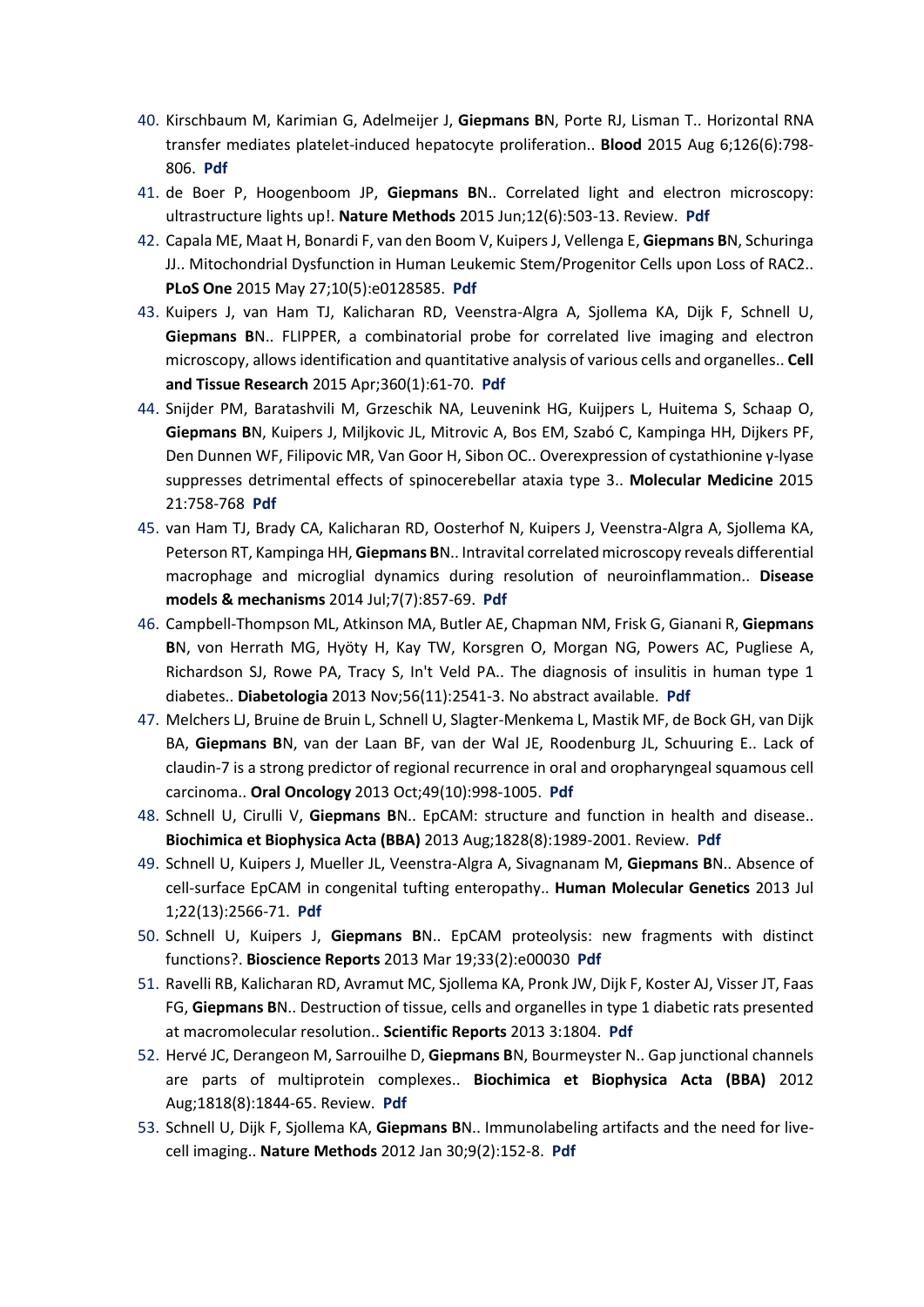- 54. Sjollema KA, Schnell U, Kuipers J, Kalicharan R, **Giepmans BNG**.. Correlated Light Microscopy and Electron Microscopy.. **Methods in Cell Biology** 2012 111, 157-173. San Diego: Academic Press. MullerReichert T, Verkade P (Eds.) **Pdf**
- 55. Sjollema KA, Schnell U, Kuipers J, Kalicharan R, **Giepmans B**N.. Correlated light microscopy and electron microscopy.. **Methods in Cell Biology** 2012 111:157-73. Review. **[Pdf](https://www.ncbi.nlm.nih.gov/pubmed/22857928)**
- 56. **Giepmans B**N, van IJzendoorn SC.. Epithelial cell-cell junctions and plasma membrane domains.. **Biochimica et Biophysica Acta (BBA)** 2009 Apr;1788(4):820-31. Review. **[Pdf](https://www.ncbi.nlm.nih.gov/pubmed/18706883)**
- 57. Serre-Beinier V, Bosco D, Zulianello L, Charollais A, Caille D, Charpantier E, Gauthier BR, Diaferia GR, **Giepmans B**N, Lupi R, Marchetti P, Deng S, Buhler L, Berney T, Cirulli V, Meda P.. Cx36 makes channels coupling human pancreatic beta-cells, and correlates with insulin expression.. **Human Molecular Genetics** 2009 Feb 1;18(3):428-39. **[Pdf](https://www.ncbi.nlm.nih.gov/pubmed/19000992)**
- 58. **Giepmans B**N.. Bridging fluorescence microscopy and electron microscopy.. **Histochemistry and Cell Biology** 2008 Aug;130(2):211-7. Review. **[Pdf](https://www.ncbi.nlm.nih.gov/pubmed/18575880)**
- 59. Ouyang M, Lu S, Li XY, Xu J, Seong J, **Giepmans B**N, Shyy JY, Weiss SJ, Wang Y.. Visualization of polarized membrane type 1 matrix metalloproteinase activity in live cells by fluorescence resonance energy transfer imaging.. **Journal of Biological Chemistry** 2008 Jun 20;283(25):17740-8. **[Pdf](https://www.ncbi.nlm.nih.gov/pubmed/18441011)**
- 60. van Zeijl L, Ponsioen B, **Giepmans B**N, Ariaens A, Postma FR, Várnai P, Balla T, Divecha N, Jalink K, Moolenaar WH.. Regulation of connexin43 gap junctional communication by phosphatidylinositol 4,5-bisphosphate.. **Journal of Cell Biology** 2007 Jun 4;177(5):881-91. **[Pdf](https://www.ncbi.nlm.nih.gov/pubmed/17535964)**
- 61. Sosinsky GE, **Giepmans B**N, Deerinck TJ, Gaietta GM, Ellisman MH.. Markers for correlated light and electron microscopy.. **Methods in Cell Biology** 2007 79:575-91. Review. No abstract available. **[Pdf](https://www.ncbi.nlm.nih.gov/pubmed/17327175)**
- 62. Deerinck TJ, **Giepmans B**N, Smarr BL, Martone ME, Ellisman MH.. Light and electron microscopic localization of multiple proteins using quantum dots.. **Methods in Molecular Biology** 2007 374:43-53. **[Pdf](https://www.ncbi.nlm.nih.gov/pubmed/17237528)**
- 63. Gaietta GM, **Giepmans B**N, Deerinck TJ, Smith WB, Ngan L, Llopis J, Adams SR, Tsien RY, Ellisman MH.. Golgi twins in late mitosis revealed by genetically encoded tags for live cell imaging and correlated electron microscopy.. **Proceedings of the National Academy of Sciences of the United States of America .** 2006 Nov 21;103(47):17777-82. **[Pdf](https://www.ncbi.nlm.nih.gov/pubmed/17101980)**
- 64. **Giepmans B**N, Adams SR, Ellisman MH, Tsien RY.. The fluorescent toolbox for assessing protein location and function.. **Science** 2006 Apr 14;312(5771):217-24. Review. **[Pdf](https://www.ncbi.nlm.nih.gov/pubmed/16614209)**
- 65. **Giepmans B**N.. Role of connexin43-interacting proteins at gap junctions.. **Advances in Cardiology - Cardiovascular Gap Junctions** 2006 42:41-56. **[Pdf](https://www.ncbi.nlm.nih.gov/pubmed/16646583)**
- 66. Martin BR, **Giepmans B**N, Adams SR, Tsien RY.. Mammalian cell-based optimization of the biarsenical-binding tetracysteine motif for improved fluorescence and affinity.. **Nature Biotechnology** 2005 Oct;23(10):1308-14. **[Pdf](https://www.ncbi.nlm.nih.gov/pubmed/16155565)**
- 67. **Giepmans B**N, Deerinck TJ, Smarr BL, Jones YZ, Ellisman MH.. Correlated light and electron microscopic imaging of multiple endogenous proteins using Quantum dots.. **Nature Methods** 2005 Oct;2(10):743-9. **[Pdf](https://www.ncbi.nlm.nih.gov/pubmed/16179920)**
- 68. Shaner NC, Campbell RE, Steinbach PA, **Giepmans B**N, Palmer AE, Tsien RY.. Improved monomeric red, orange and yellow fluorescent proteins derived from Discosoma sp. red fluorescent protein.. **Nature Biotechnology** 2004 Dec;22(12):1567-72. **[Pdf](https://www.ncbi.nlm.nih.gov/pubmed/15558047)**
- 69. Moolenaar WH, van Meeteren LA, **Giepmans B**N.. The ins and outs of lysophosphatidic acid signaling.. **Bioessays** 2004 Aug;26(8):870-81. Review. **[Pdf](https://www.ncbi.nlm.nih.gov/pubmed/15273989)**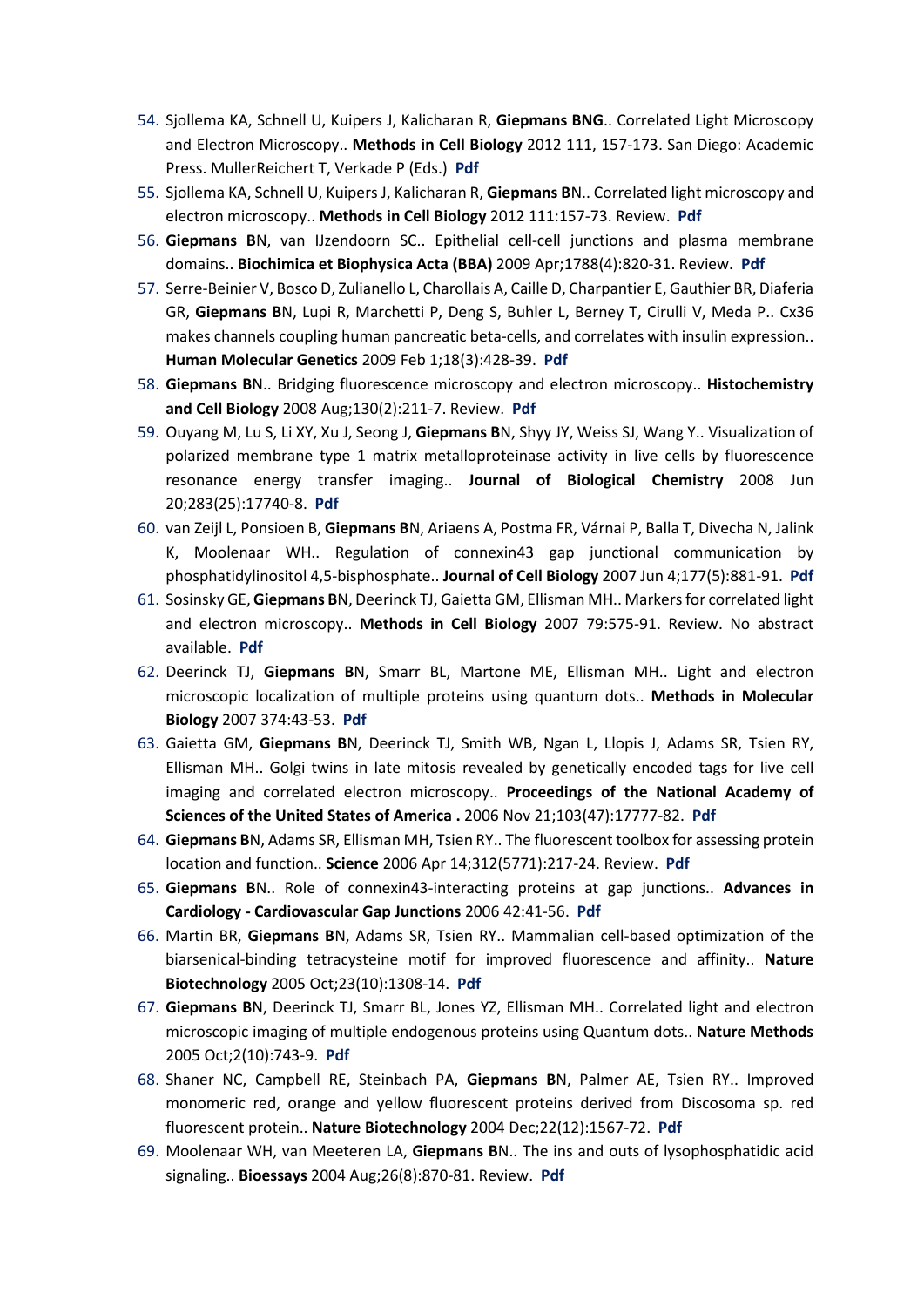- 70. **Giepmans B**N.. Gap junctions and connexin-interacting proteins.. **Cardiovascular Research** 2004 May 1;62(2):233-45. Review. **[Pdf](https://www.ncbi.nlm.nih.gov/pubmed/15094344)**
- 71. van Meeteren LA, Frederiks F, **Giepmans B**N, Pedrosa MF, Billington SJ, Jost BH, Tambourgi DV, Moolenaar WH.. Spider and bacterial sphingomyelinases D target cellular lysophosphatidic acid receptors by hydrolyzing lysophosphatidylcholine.. **Journal of Biological Chemistry** 2004 Mar 19;279(12):10833-6. **[Pdf](https://www.ncbi.nlm.nih.gov/pubmed/14732720)**
- 72. van Leeuwen FN, **Giepmans B**N, van Meeteren LA, Moolenaar WH.. Lysophosphatidic acid: mitogen and motility factor.. **Biochemical Society Transactions** 2003 Dec;31(Pt 6):1209-12. Review. **[Pdf](https://www.ncbi.nlm.nih.gov/pubmed/14641027)**
- 73. **Giepmans B**N, Feiken E, Gebbink MF, Moolenaar WH.. Association of connexin43 with a receptor protein tyrosine phosphatase.. **Cell Communication & Adhesion** 2003 Jul-Dec;10(4- 6):201-5. **[Pdf](https://www.ncbi.nlm.nih.gov/pubmed/14681016)**
- 74. Nielsen PA, Baruch A, Shestopalov VI, **Giepmans B**N, Dunia I, Benedetti EL, Kumar NM.. Lens connexins alpha3Cx46 and alpha8Cx50 interact with zonula occludens protein-1 (ZO-1).. **Molecular Biology of the Cell** 2003 Jun;14(6):2470-81. **[Pdf](https://www.ncbi.nlm.nih.gov/pubmed/12808044)**
- 75. Huang S, Dudez T, Scerri I, Thomas MA, **Giepmans B**N, Suter S, Chanson M.. Defective activation of c-Src in cystic fibrosis airway epithelial cells results in loss of tumor necrosis factor-alpha-induced gap junction regulation.. **Journal of Biological Chemistry** 2003 Mar 7;278(10):8326-32. **[Pdf](https://www.ncbi.nlm.nih.gov/pubmed/12506110)**
- 76. Van Leeuwen FN, Olivo C, Grivell S, **Giepmans B**N, Collard JG, Moolenaar WH.. Rac activation by lysophosphatidic acid LPA1 receptors through the guanine nucleotide exchange factor Tiam1.. **Journal of Biological Chemistry** 2003 Jan 3;278(1):400-6. **[Pdf](https://www.ncbi.nlm.nih.gov/pubmed/12393875)**
- 77. Nielsen PA, Beahm DL, **Giepmans B**N, Baruch A, Hall JE, Kumar NM.. Molecular cloning, functional expression, and tissue distribution of a novel human gap junction-forming protein, connexin-31.9. Interaction with zona occludens protein-1.. **Journal of Biological Chemistry** 2002 Oct 11;277(41):38272-83. **[Pdf](https://www.ncbi.nlm.nih.gov/pubmed/12154091)**
- 78. Lauf U, **Giepmans B**N, Lopez P, Braconnot S, Chen SC, Falk MM.. Dynamic trafficking and delivery of connexons to the plasma membrane and accretion to gap junctions in living cells.. **Proceedings of the National Academy of Sciences of the United States of America .** 2002 Aug 6;99(16):10446-51. **[Pdf](https://www.ncbi.nlm.nih.gov/pubmed/12149451)**
- 79. **Giepmans B**N, Verlaan I, Hengeveld T, Janssen H, Calafat J, Falk MM, Moolenaar WH.. Gap junction protein connexin-43 interacts directly with microtubules.. **Current Biology** 2001 Sep 4;11(17):1364-8. **[Pdf](https://www.ncbi.nlm.nih.gov/pubmed/11553331)**
- 80. **Giepmans B**N, Hengeveld T, Postma FR, Moolenaar WH.. Interaction of c-Src with gap junction protein connexin-43. Role in the regulation of cell-cell communication.. **Journal of Biological Chemistry** 2001 Mar 16;276(11):8544-9. **[Pdf](https://www.ncbi.nlm.nih.gov/pubmed/11124251)**
- 81. Nielsen PA, Baruch A, **Giepmans B**N, Kumar NM.. Characterization of the association of connexins and ZO-1 in the lens.. **Cell Communication & Adhesion** 2001 8(4-6):213-7. **[Pdf](https://www.ncbi.nlm.nih.gov/pubmed/12064591)**
- 82. **Giepmans B**N, Verlaan I, Moolenaar WH.. Connexin-43 interactions with ZO-1 and alpha- and beta-tubulin.. **Cell Communication & Adhesion** 2001 8(4-6):219-23. **[Pdf](https://www.ncbi.nlm.nih.gov/pubmed/12064592)**
- 83. **Giepmans B**N, Moolenaar WH.. The gap junction protein connexin43 interacts with the second PDZ domain of the zona occludens-1 protein.. **Current Biology** 1998 Jul 30-Aug 13;8(16):931- 4. **[Pdf](https://www.ncbi.nlm.nih.gov/pubmed/9707407)**